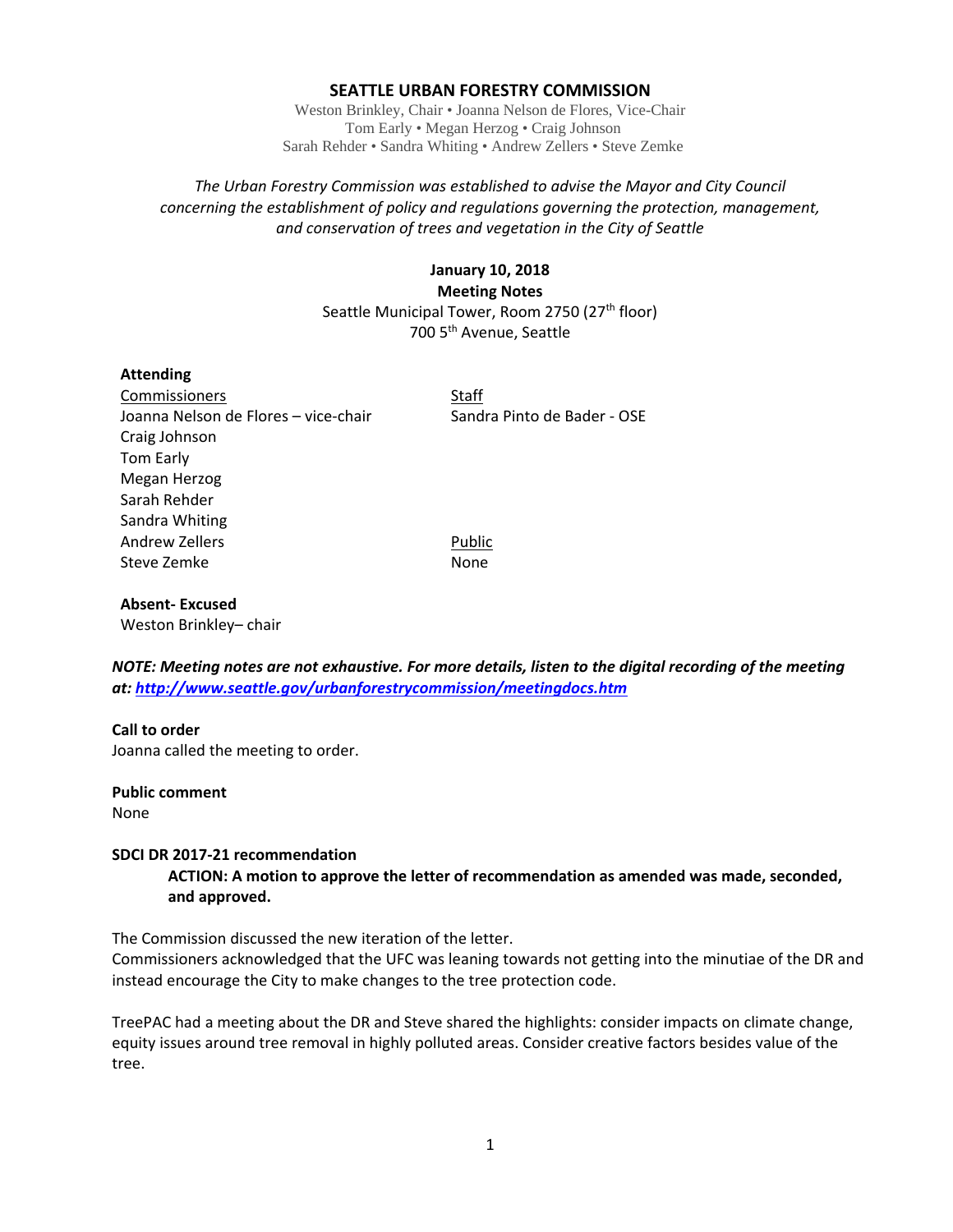The UFC could say make it simple and consider other issues. In developing a new way to penalize people and calculate a fine, to include other issues into the valuation process.

Make a map based on existing canopy cover levels. If the tree comes out of an area with low canopy, then add a weighing factor (with an explanation why).

Recommend going at 100% (unless we have other documentation that proves it's not 100%) so the onus is not on the City. Make it simpler.

Tree appraisal process – is dictated by the ISA NW based on species alone. With elements such as quality, health, etc. The appraiser can then adjust them downward. Can they be adjusted upward based on location? That would be included as part of the location piece of the formula.

Other municipalities consider a tree not to be hazardous if it was removed. The tree owner would have to prove that the tree was hazardous.

Sandra will polish up and share with Weston and Joanna before

## **Welcome letter to the Mayor – move to next meeting**

## **2017 Annual Report and transmittal letter – move to next meeting**

**2018 Work Plan – move to next meeting**

**Schmitz Park donation letter – move to next meeting**

**Public comment** None

**New Business** None

#### **Adjourn**

**Public input:** 

**From:** Joyce Moty [mailto:jmmoty@gmail.com] **Sent:** Tuesday, January 16, 2018 12:40 PM **To:** Torgelson, Nathan <Nathan.Torgelson@seattle.gov> **Cc:** Jenny Durkan <jenny.durkan@seattle.com>; Herbold, Lisa <Lisa.Herbold@seattle.gov>; Harrell, Bruce <Bruce.Harrell@seattle.gov>; Bagshaw, Sally <Sally.Bagshaw@seattle.gov>; O'Brien, Mike <Mike.OBrien@seattle.gov>; Juarez, Debora <Debora.Juarez@seattle.gov>; Sawant, Kshama <Kshama.Sawant@seattle.gov>; Gonzalez, Lorena <Lorena.Gonzalez@seattle.gov>; Johnson, Rob <Rob.Johnson@seattle.gov>; Mosqueda, Teresa <Teresa.Mosqueda@seattle.gov>; Pinto de Bader, Sandra <Sandra.Pinto\_de\_Bader@Seattle.gov> **Subject:** Comments: SDCI Director's Rule 21‐2017

Comments on SDCI ‐ Director's Rule 21‐2017